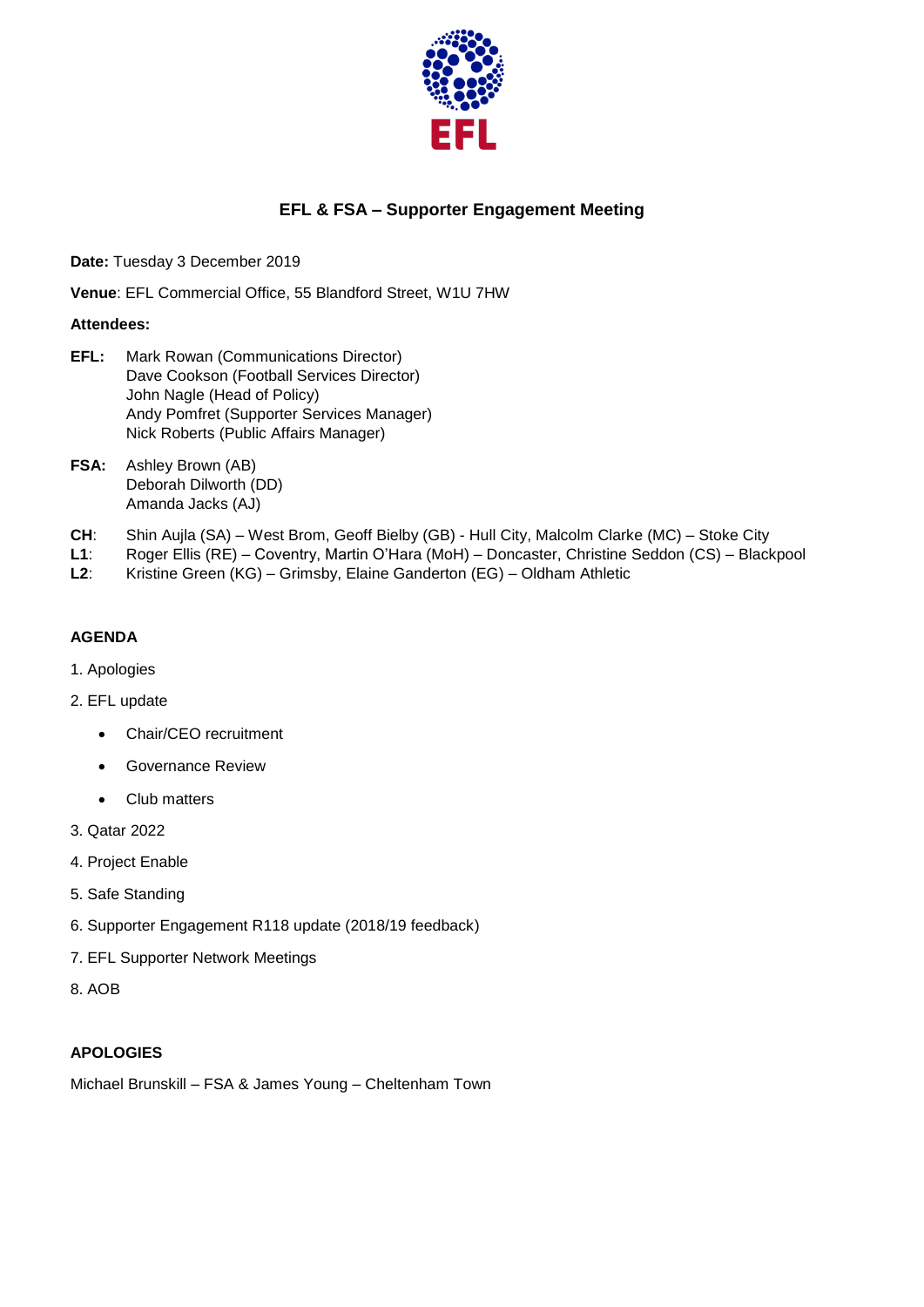

# **1 – MATTERS ARISING**

All actions from the previous meeting had been completed. It was agreed that Enjoy the Match Campaign discussions would be postponed until a future meeting.

# **2 – EFL UPDATE**

### **a) Chair & CEO**

The EFL gave an update, stating that the CEO recruitment process was well on track. Rick Parry has been appointed as Chair with Debbie Jevans returning to an Independent Director role after her tenure as Interim and Executive Chair.

*NB. Since the meeting, it has been confirmed that David Baldwin will become EFL CEO in June 2020.* 

### **b) Governance Review**

Updates were provided on both the Governance Review and Bury Review which are being led by Jonathan Taylor of Bird and Bird, and the EFL outlined some key details, timescales and differences of the two reviews. It was also discussed how the FSA could feed into those reviews as per the commitment previously made and this would be done directly with Bird and Bird.

The FSA expressed some concern as to whether they would have the opportunity to feed their full and comprehensive feedback into the review process. MR suggested that it would be sensible to wait until Terms of Reference of the Bury Review had been published to make that determination.

### *There has been subsequent correspondence post the meeting (and the publication of the Bury FC Review Terms of Reference) where it was agreed members of the FSA and the EFL would meet early in 2020 in order for the FSA to provide any feedback that was not covered within the scope of the reviews, particularly around the area of sustainability.*

It was also confirmed that EFL clubs had been consulted in respect of both reviews, and that dialogue with them continues on a number of issues on a regular basis. The EFL also stated it would maintain dialogue with the DCMS Select Committee (SC) and share developments and findings that emanate from the review processes as requested.

# **b) Club Matters**

Matters relating to specific clubs were discussed and the EFL reiterated that review and discussion remains ongoing around Championship Profit & Sustainability and similarly SCMP in Leagues One and Two. SCMP has had a positive impact on Leagues One and Two, however there is a need to look at the rules as per above, in the context of Bury's financial plight.

#### **Macclesfield Town**

The ongoing situation at Macclesfield Town was discussed, with the EFL outlining the interactions it has had with the club to date and the actions it has taken.

### **Bolton Wanderers**

Amidst a general review of issues, the club's suspended point deductions was discussed. The EFL Executive and clubs weren't happy with the principle and precedent being set, reiterating that fulfilment of fixtures is sacrosanct to the League and non-fulfilment needed to be given an appropriate sanction. Therefore the EFL had taken the unusual step of appealing the decision.

AB suggested sanctions could be more simply defined, perhaps mirroring the approach used by the FA for disciplinary offences/defences, and that this could help avoid confusion surrounding potential points penalties.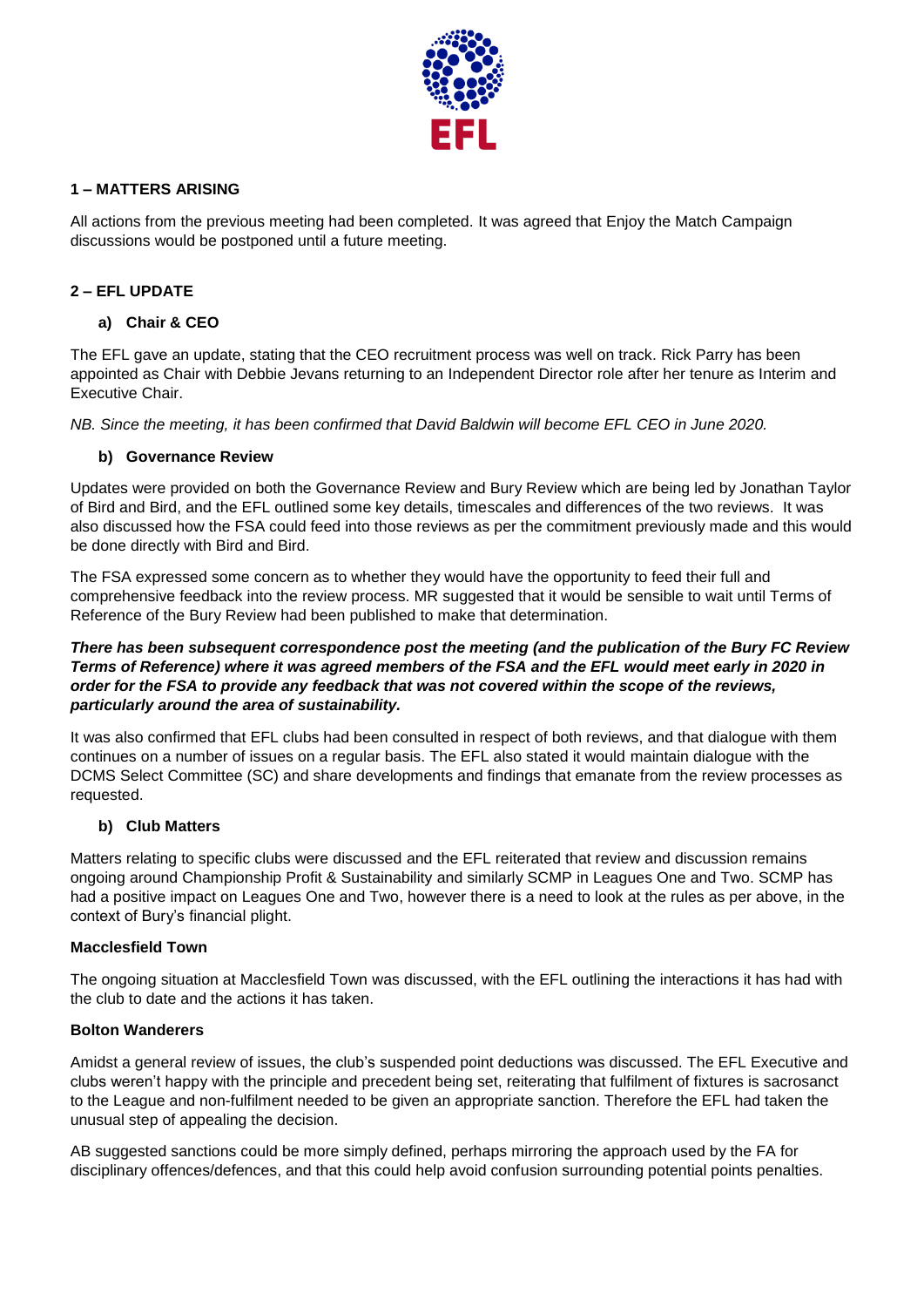

RE articulated the view that directors should be charged for their actions as opposed to clubs and fans. EFL stated clubs have to be penalised when they've fallen foul of rules, however, the change in policy on charging owners and directors shows that the League will also charge individuals where appropriate.

EG highlighted concerns around change of ownership and governance requirements of new owners, advocating that education around what is required of new owners legally would go some way to assist the issue. EG highlighted issues with Oldham Athletic who were only providing abridged accounts.

ACTION – EFL to raise question with Finance and Legal team about issues raised in relation to Oldham. Terms of reference to be provided to the FSA for review.

#### **3 - QATAR 2022**

The potential impact of Qatar 2022 on the domestic season was discussed and outlined by the EFL. DC confirmed the EFL is currently scheduling and modelling the potential impact if the tournament was to be expanded to include 48 teams and take longer to conclude.

Confirmation was provided that there is no desire to stop the EFL en masse as it would be too big a strain on competition and clubs. AJ asked if the EFL and PL will bring in bespoke Ts and Cs to protect supporters and consumer rights around any domestic fixture changes, while KG asked if iFollow will be able to broadcast on Saturday's at 3pm in perpetuity while the World Cup is on because of international kick-off legalities.

ACTION - EFL agrees to look into how Article 48 applies in this context and come back with thoughts.

#### **4 - PROJECT ENABLE**

The EFL provided a short presentation and overview of Project Enable, an academic research project looking at the policing of EFL fixtures

AJ outlined the FSA's involvement and support of the project to date highlighting why it's needed and welcomed by fans group. EFL confirmed to RE that promoting the research findings and engaging a variety of stakeholders will be an aim of the project.

FSA felt there is a need to consider how the SLO role is embedded into policing as their input can be valuable while the EFL outlined that the door is open to include more progressive police forces coming together and sharing learnings.

MoH questioned the status of the stewarding review, to which the EFL confirmed that this remains ongoing.

#### **5 - STANDING**

EFL provided an update on standing legislation, highlighting that changes in the Green Guide and across political landscape means that progress is being made. EFL remains engaged with SGSA with regard to its evidence gathering programme that is ongoing.

#### **6 - SUPPORTER ENGAGEMENT**

The EFL provided an update on Clubs' Supporter Engagement activity in 2018/19 and requirements detailed under Regulation 118.

FSA pleased to see that progress that is being made but state that they believe some clubs are not meeting the full requirements and this needs to be reflected in reporting.